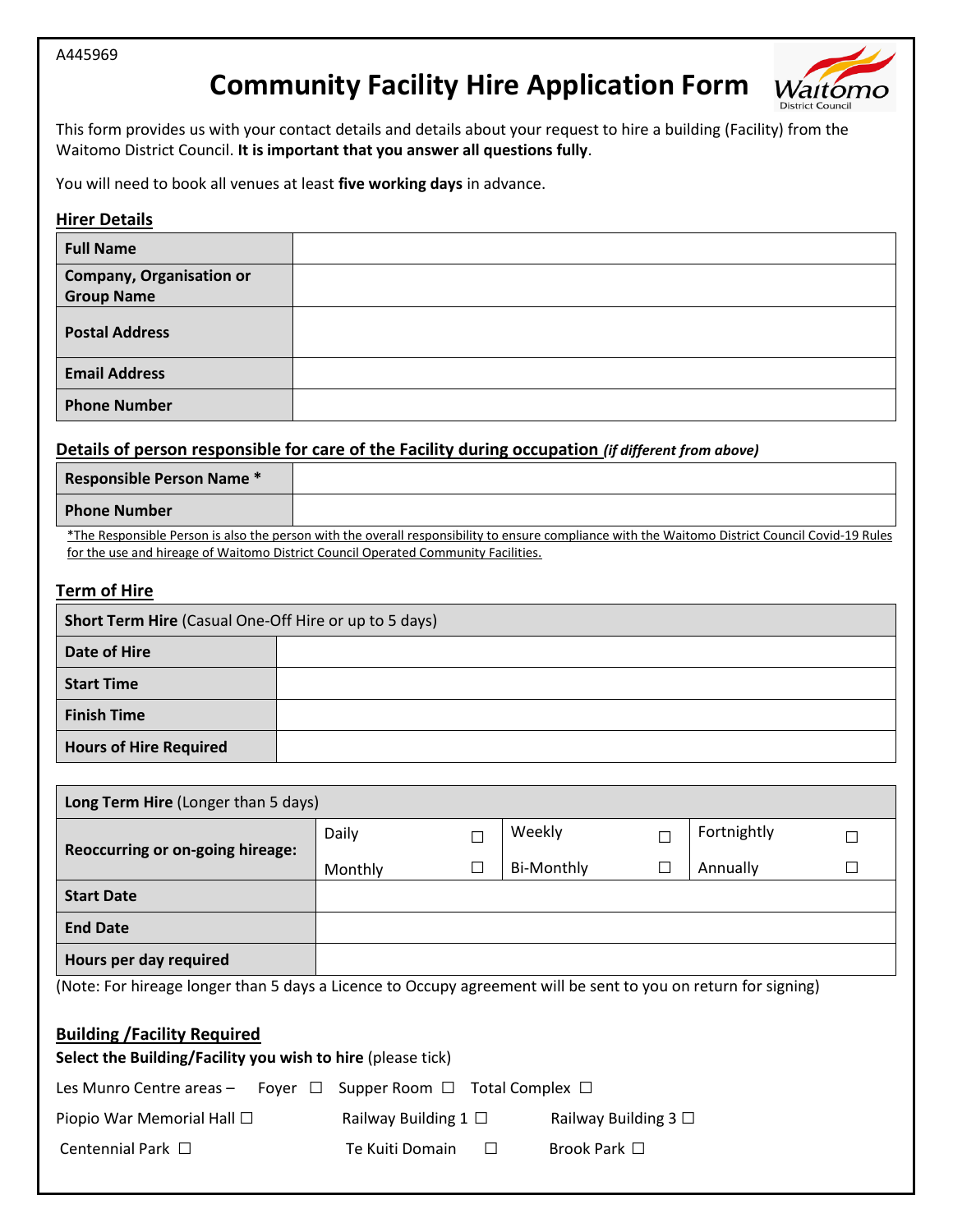# **Hire/Function Details**

| <b>Reason for Hire/Function Type</b>                                                                                        |  |
|-----------------------------------------------------------------------------------------------------------------------------|--|
| (i.e AGM, Birthday, Sales Event, Meeting)                                                                                   |  |
|                                                                                                                             |  |
| Activity planned in building / facility                                                                                     |  |
| Public, private or commercial function                                                                                      |  |
| Approximate number or people attending                                                                                      |  |
| Will there be live music at the event?                                                                                      |  |
| Will you be applying for a liquor licence?                                                                                  |  |
| Will your guests be consuming alcohol?                                                                                      |  |
|                                                                                                                             |  |
|                                                                                                                             |  |
|                                                                                                                             |  |
|                                                                                                                             |  |
| <b>Other relevant information</b><br>(i.e Optional Dates, Hireage of sound system,<br>cutlery/crockery (extra fee applies)) |  |

| <b>Please confirm</b>                                                                                                                                                   |  |  |
|-------------------------------------------------------------------------------------------------------------------------------------------------------------------------|--|--|
| I/we agree the building/facility is to be left in the same condition as it was hired to me/us.                                                                          |  |  |
| I/we agree that should any damage or loss of items occur, the cost of repair or replacement will be at the<br>cost of the Hirer.                                        |  |  |
| I/we agree to comply with the Waitomo District Council Covid -19 Rules for the use and hireage of a<br>Waitomo District Council Operated Community Facility (attached). |  |  |

# **Les Munro Centre only**

| I have read the Fire and Evacuation procedures provided with this Hire Application Form for the Les Munro |  |
|-----------------------------------------------------------------------------------------------------------|--|
| Centre.                                                                                                   |  |

## **Declaration**

I/we \_\_\_\_\_\_\_\_\_\_\_\_\_\_\_\_\_\_\_\_\_\_\_\_\_\_\_\_\_\_\_\_\_\_\_\_\_\_\_\_\_\_\_\_\_\_\_\_\_\_ have read and understand the conditions of the Application Form and Conditions of Hire and will comply with all conditions, including any Waitomo District Council Covid-19 Use and Hireage Rules. A bond may be required to be paid and will be returned following the event/function if the facility is left in its original condition.

**□**

*(If different from the above)*

|--|

#### **Schedule of Charges**

| <b>Deposit</b>               | <b>Booking Approved by:</b> | <b>Manager – Customer Service (short term)</b> |  |
|------------------------------|-----------------------------|------------------------------------------------|--|
| <b>Hire Fee</b>              |                             | <b>Manager – Property (long term)</b>          |  |
| <b>Bond</b>                  |                             |                                                |  |
| <b>Total Payable</b>         |                             |                                                |  |
| <b>Booking Processed by:</b> |                             |                                                |  |

| <b>Pre-Inspection Completed By</b>  |  |
|-------------------------------------|--|
| <b>Key Collected By</b>             |  |
| <b>Post-Inspection Completed by</b> |  |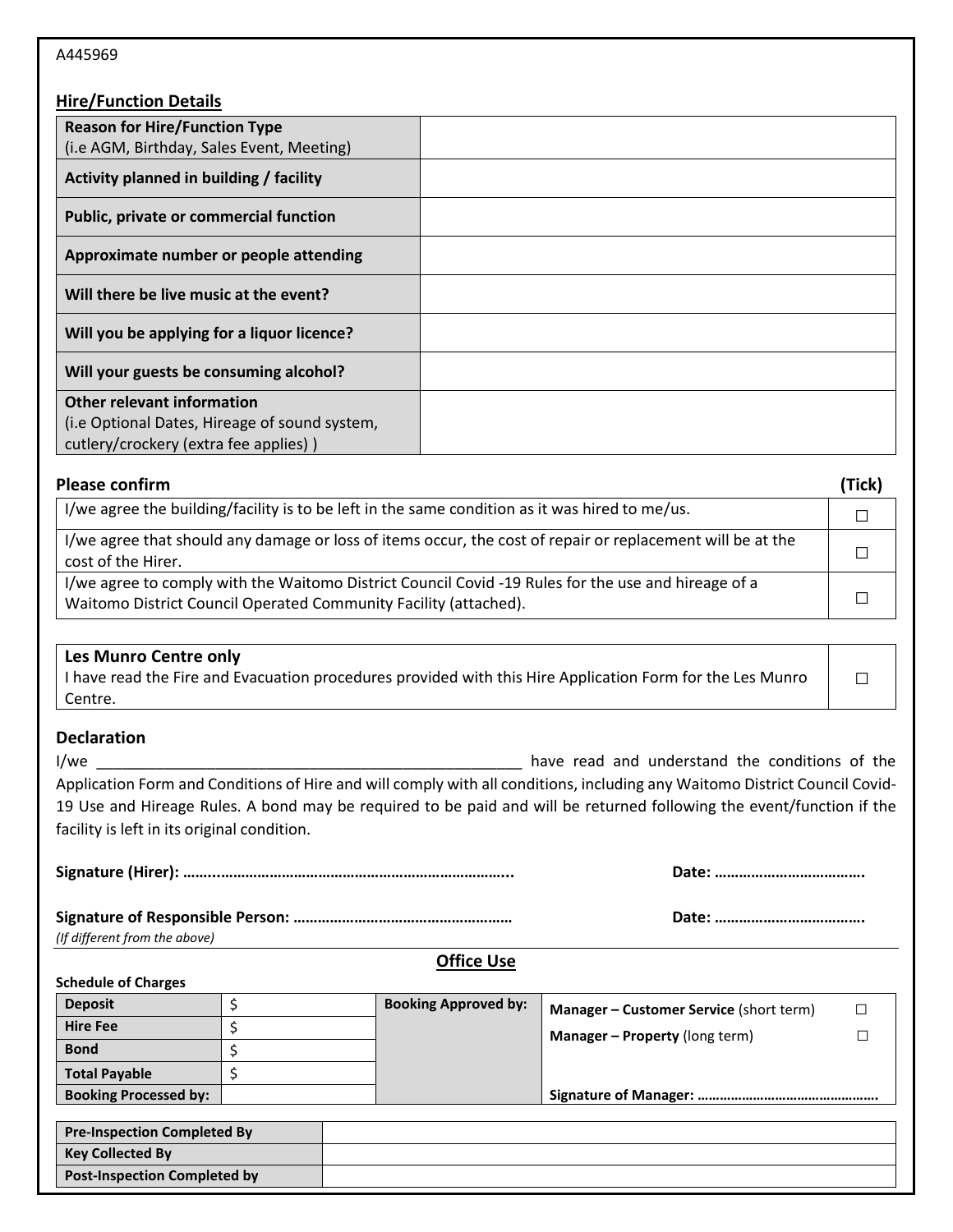**Bond Refunded**

# **General Conditions of Hire for All Council Facilities**



- 1. No booking will be confirmed until the 10% deposit and return of this signed Application has been received by the Waitomo District Council (WDC).
- 2. No use of the premises or any part thereof, provisional or otherwise, can occur until the bond and any incidental charges have been paid or arranged for, to the satisfaction of the WDC Customer Services Team.
- 3. The Hirer must only use the facility for the times and purpose approved by WDC.
- 4. A bond may be payable in advance, in addition to the Hire Fee. The bond will be refunded when the facility is left in a clean and tidy condition free of damage, and all conditions have been met. (Note: the bond is NOT a deposit on the Hire Fee).
- 5. Failure to observe any conditions of hire may result in a deduction of the bond. In particular deductions will be made for:
	- (a) Excessive use outside of approved outsides;
	- (b) Damage from the Hirer's negligence;
	- (c) Non-compliance with hire conditions or parts thereof;
	- (d) Additional cleaning/tidying up by WDC;
	- (e) Sub-letting without approval;
	- (f) Key:
		- (i) Loss
			- (ii) Cutting (unauthorised)
		- (iii) Lending (unauthorised)
- 6. Sub-letting of the facility or any part thereof, is absolutely prohibited without the prior written approval of WDC.
- 7. The Hirer must appoint a person who will be responsible for making sure that all occupants in the facility are accounted for in the event of an evacuation.
- 8. The Hirer must report any damage to the facility, including damage to pipes, electrical fittings, water lines etc. The Hirer will be responsible for any loss or damage to the property, building, furniture or equipment caused by the Hirer.
- 9. No bills, placards or advertising matter of any description will be permitted on any part of the premises or approaches thereto, except as permitted by WDC.
- 10. The Hirer must not carry out any structural or physical alternations to the facility. No tacks, nails, screws or stables shall be driven in any part of the premises. Confetti is not to be used in or around the facility. Blue-tack is permitted to adhere material to walls.
- 11. No smoke machines are permitted to be used in the facilities.
- 12. All means of access and egress must be kept clear at all times and there shall be no parking in the area outside the front doors or exit doors of the facility.
- 13. During the use/hireage of the facility, all lights in the facility and toilets are to be left on at all times, unless alternative arrangements are approved by WDC. The Hirer is responsible for ensuring that the lights, fans and heaters are switched off after use.
- 14. The Hirer must before vacating the facility ensure:
	- a. all exit doors and windows are closed and locked; and
	- b. no persons remain in the facility or on the premises and that all lights, heaters and fans are turned off.
- 15. The cutting of additional keys or lending of keys is prohibited.
- 16. The Hirer shall in every way comply with the provisions of the Waitomo District Council's Bylaws and the Sale and Supply of Alcohol Act 2012.